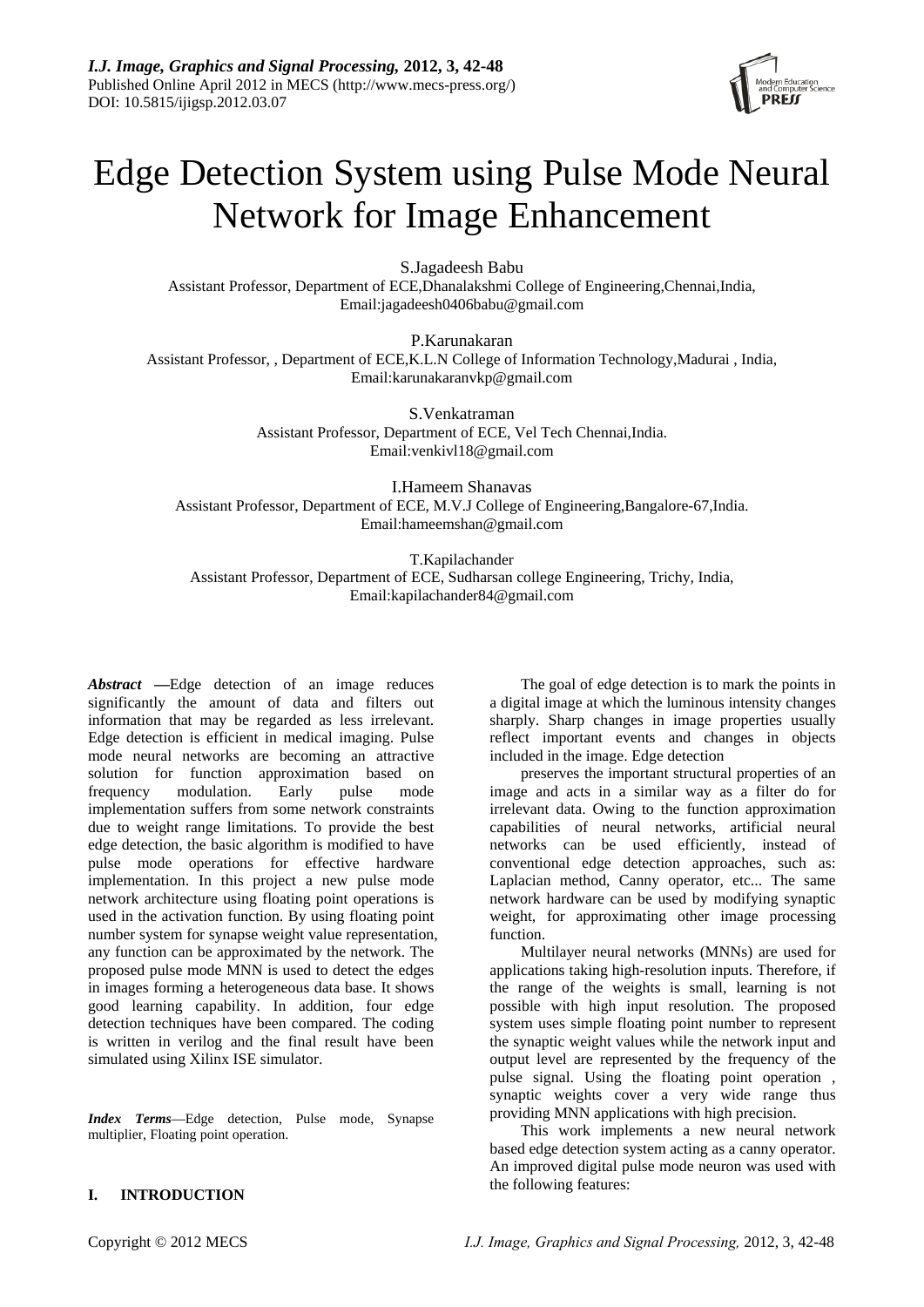*•*Floating point operation as its activation function;

*•*Activation function is smooth;

*•*Accompanying synapse multiplier is very simple.

Modeling complex functions with neural networks, increases dramatically the neural network size, stating the use of more hardware resources. Accordingly, the design of a compact neuron become indispensable in neural network implementation. The whole system is implemented on a virtex II field programmable gate array (FPGA) platform and the neuron characteristics are tested experimentally.

The remainder of this paper is organized as follows: Section II introduces the neural network based edge detector design principle. Section III describes the general architecture of pulse multilayer neural network. An improved architecture based on floating point operations in the activation function is proposed in section IV. Finally, experimental results are presented in Sections V, followed by conclusion in Section VI.

## **II. NEURAL NETWORK BASED EDGE DETECTION DESIGN PRINCIPLE**

In this work, canny operator is used as an edge detector. According to Canny, the optimal filter can be efficiently approximated using the first derivative of a Gaussian function . A multilayer neural network was learning the canny operator. For validation and test, a series of image data base was used. Each one is formed by a particular set such as hands (for biometry applications), mammography images (for breast cancer classification) and simple images for validation and tests such as dinosaur images, etc,... Each set is subdivided into two classes, one is for the network learning, and the other is for test of network generalization. Training of input layer is obtained by 3x3 mask sweeping the sample images. The network output is taken as the middle point in the image, resulting from the canny operator. Back propagation algorithm is applied for each image data base. After testing the generalization procedure task, in each case, we memorize the parameters for further application. Once, we have the different network parameters for each set of images, we use them accordingly in forward operation [1].

## **III. GENERAL ARCHITECTURE OF PULSE MODE NEURAL NETWORKS**

The operation of the MNN is divided into two phase, learning phase and retrieving phase. During learning phase,weights are adjusted to perform a particular application. During the retrieving phase, data from neurons of a lower layer is propagated forward to

neurons in the upper layer through feed forward connection network. Inspired by biological model, pulse mode network operations uses frequency to represent the signal levels. Synaptic weighting is therefore a frequency multiplication. Activation function is a saturation function with nonlinear characteristics, being at best programmable in an active way[2].

## **IV. PROPOSED EDGE DETECTION OPERATION WITH SINGLE CANNY BLOCK STRUCTURE**



Figure 1.Architecture of the Edge detection operation with single canny block

In figure 1 ,the test image is converted into binary format by using MATLAB. Then the binary values are multiplied with that of the weight function and forwarded to that of the neuron unit the neuron unit provides the detected edges as output.

#### *A. Floating Point Activation Function*

The synaptic weight is represented using floating point representation as follows[1]

$$
\bigoplus_{(p-1)} \mathbf{f} \mathbf{f} \mathbf{f} \mathbf{f} \mathbf{f} \mathbf{f} \mathbf{f} \mathbf{f} \mathbf{f} \mathbf{f} \mathbf{f} \mathbf{f} \mathbf{f} \mathbf{f} \mathbf{f} \mathbf{f} \mathbf{f} \mathbf{f} \mathbf{f} \mathbf{f} \mathbf{f} \mathbf{f} \mathbf{f} \mathbf{f} \mathbf{f} \mathbf{f} \mathbf{f} \mathbf{f} \mathbf{f} \mathbf{f} \mathbf{f} \mathbf{f} \mathbf{f} \mathbf{f} \mathbf{f} \mathbf{f} \mathbf{f} \mathbf{f} \mathbf{f} \mathbf{f} \mathbf{f} \mathbf{f} \mathbf{f} \mathbf{f} \mathbf{f} \mathbf{f} \mathbf{f} \mathbf{f} \mathbf{f} \mathbf{f} \mathbf{f} \mathbf{f} \mathbf{f} \mathbf{f} \mathbf{f} \mathbf{f} \mathbf{f} \mathbf{f} \mathbf{f} \mathbf{f} \mathbf{f} \mathbf{f} \mathbf{f} \mathbf{f} \mathbf{f} \mathbf{f} \mathbf{f} \mathbf{f} \mathbf{f} \mathbf{f} \mathbf{f} \mathbf{f} \mathbf{f} \mathbf{f} \mathbf{f} \mathbf{f} \mathbf{f} \mathbf{f} \mathbf{f} \mathbf{f} \mathbf{f} \mathbf{f} \mathbf{f} \mathbf{f} \mathbf{f} \mathbf{f} \mathbf{f} \mathbf{f} \mathbf{f} \mathbf{f} \mathbf{f} \mathbf{f} \mathbf{f} \mathbf{f} \mathbf{f} \mathbf{f} \mathbf{f} \mathbf{f} \mathbf{f} \mathbf{f} \mathbf{f} \mathbf{f} \mathbf{f} \mathbf{f} \mathbf{f} \mathbf{f} \mathbf{f} \mathbf{f} \mathbf{f} \mathbf{f} \mathbf{f} \mathbf{f} \mathbf{f} \mathbf{f} \mathbf{f} \mathbf{f} \mathbf{f} \mathbf{f} \mathbf{f} \mathbf{f} \mathbf{f} \mathbf{f} \mathbf{f} \mathbf{f} \mathbf{f}
$$

Figure 2. Floating point process

#### *B. Synaptic Unit*

The synaptic unit mainly performs the operation of multiplying the weights with that of input image which is in binary format.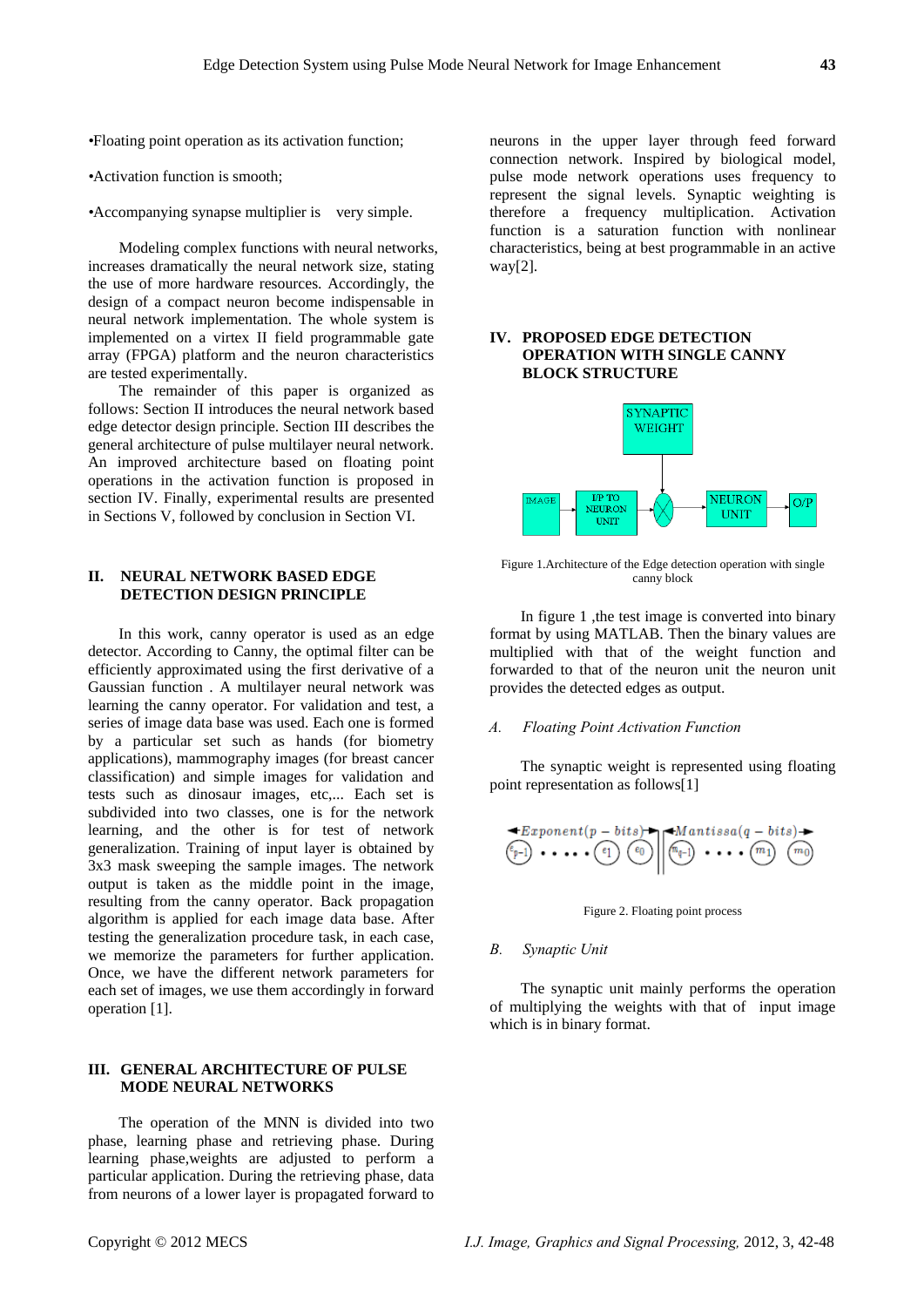

Figure 3.Synaptic Unit

#### *C. C. Synaptic Multiplier*

This block mainly performs the function of concatenation. The weights which are split into mantissa and exponential part are multiplied with the inputs. The resulting result is arranged in the concatenation block. The output of the block is fed into that of the neuron unit. The block diagram of the synaptic multiplier is shown in figure 4.



Figure 4.Synaptic Multiplier

## *D. D. Neuron Unit*

In the neuron unit, weighted neuron outputs from the lower layer are summed up and the outputis generated using the activation function. Every period of *Tf* , the sum of input weight values from synapse multipliers  $H(s)$  *k* is fed to the register, where it is accumulated<sup>[3]</sup>. When *R* is positive,  $+P$  is subtracted from the register and the output pulse of ramp function neuron is generated with a frequency equal to one. Afterwards, the content of the register alternate positive and negative and the gradient of the change is *P*.

When  $-P \leq H(s)$   $k \leq +P$ , the content of the register becomes positive or negative alternately. Therefore, the activation function of the proposed neuron uses floating point operation is ramp function, which is given by

$$
f(y) = \begin{cases} 1 & \text{if } y > P \\ \frac{x}{2*P} & \text{if } -P \le y \le P \\ 0 & \text{if } y < -P \end{cases}
$$
 (1)

The neuron unit block diagram is given in figure 5.



Figure 5. Structure of Neuron Unit

## **V. PROPOSED ARCHITECTURE FOR EDGE DETECTION OPERATION WITH 32 CANNY BLOCK**



Figure 6. 32 Canny Block Structure

The concept of edge detection is extended to 32 canny blocks by using single canny block as reference. The two main principles used are,

- BPN OPERATION
- GENERALIZED DELTA RULE

Back propagation algorithm aims at finding the change in weights by backtracking the obtained output to the input. The generalized delta rule states that the new updation of weights is given by the sum of the original weight and two times the difference of the original output and the difference output[4][5].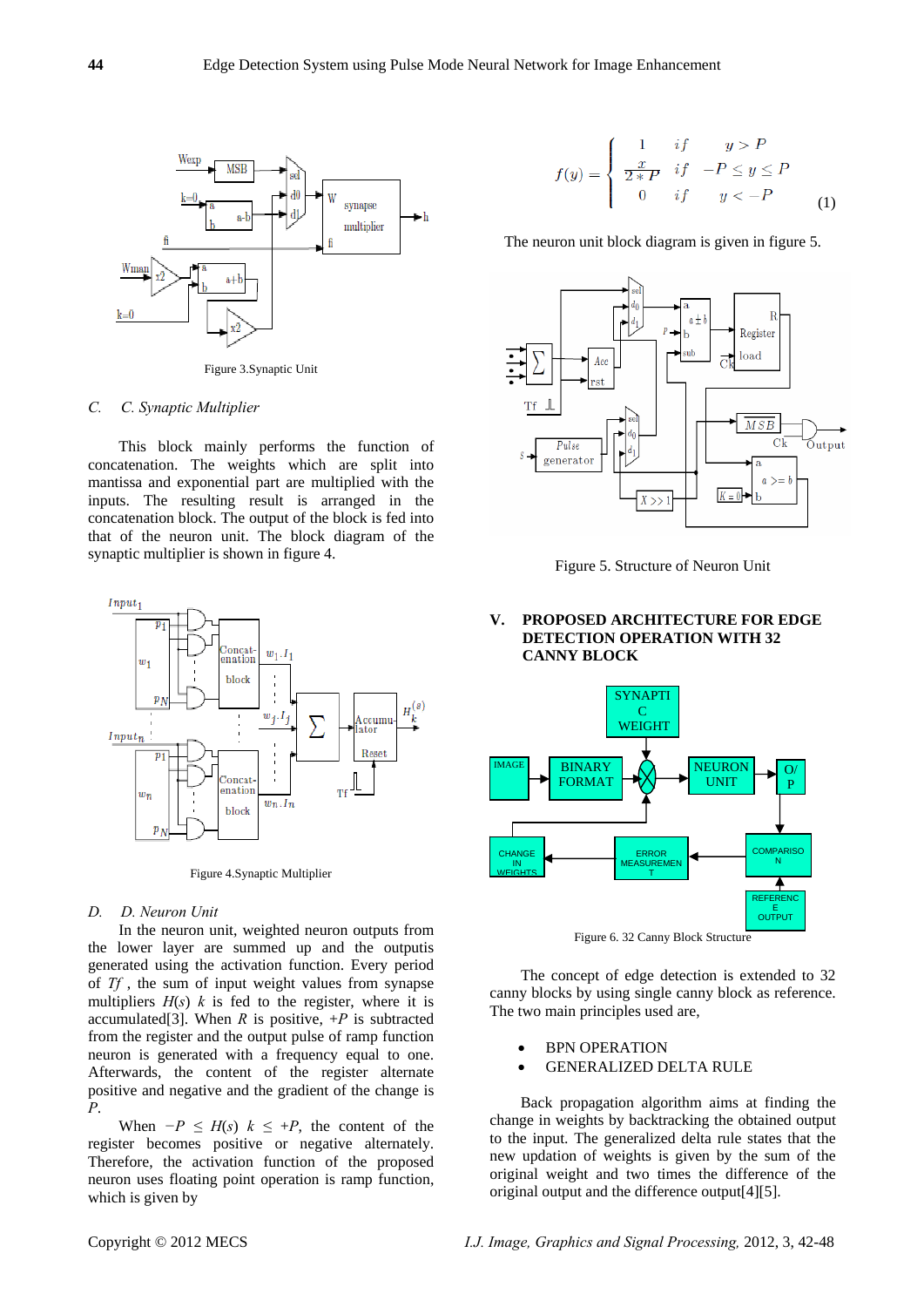by,

The rule is given by,

$$
w(t+1)_i = w(t) + 2(d_k - y_k)x_{ki}
$$
 (2)

where,

 $w(t+1)<sub>I</sub>$  – Updated Weights

| w(t)            | - Original Weight     |
|-----------------|-----------------------|
| $d_k$           | - Original Output     |
| Уk              | - Reference Output    |
| X <sub>ki</sub> | - Corresponding Input |

## **VI. MODULES FOR 32 CANNY BLOCK**

#### *A. Training of Neural Network*

The block diagram for implementation of 32 canny block is shown in figure.6,

The pixels of the re-sized image are given as binary input to the neural network. Based upon the neural network trained using single canny block, the edges corresponding to the input are produced at the output.

The weights of the calculated value and the reference value are compared and the positive or the negative difference between the two values is calculated. Based upon the error calculated the hidden and output layer weights are updated and the updated values are forwarded to the input. The process is repeated for 32 blocks in a loop fashion so that the error gets totally eliminated or reduced to a very small amount. The resulting output pixel value represents the edges of the overall image[6].

### *B.Updation of Hidden Layer Weights*

The input pixel values are applied to the neural network unit which is denoted as  $x_p$  and is represented as[7],

$$
x_p = (x_{p1}, x_{p2}, \dots, x_{pn})
$$
 (3)  
The net input to the hidden layer units is given by,

$$
net_{pj}^{\ h} = \varepsilon_{i=1}^{\ N} w_{ji}^{\ h} x_{pi} + \theta_j^{\ h} \tag{4}
$$

 $w_{ji}$ <sup>h</sup> – weight of the corresponding hidden layer unit  $x_{pi}$  - corresponding input layer unit  $\theta_j^{\text{h}}$  – bias term (value = 1)

The outputs from the hidden layer is given by,

$$
i_{pj} = f_j^{\text{h}}(net_{pj}^{\text{h}})
$$
 (5)

 $f_j^h$  – functional term of hidden layer The error at the hidden layer is given by,

$$
\delta_{\rm pj}^{\ \ \rm h} = f_j^{\ \rm h}(\rm net_{\rm pj}^{\ \ \rm h})\ \varepsilon_k \delta_{\rm pk}^{\ \ \rm o} \, \rm w_{\rm kj}^{\ \ \rm o} \tag{6}
$$

 $\delta_{\rm pk}^{\rm o}$  – error at the output layer

 $w_{kj}^{\ o}$  – weight of the corresponding output layer unit

The updated weights of the hidden layer is given by,

$$
W_{ji}^{\ h}(t+1) = w_{ji}^{\ h}(t) + \eta \delta_{pj}^{\ h} x_i \tag{7}
$$

 $w_{ji}^{h}(t)$  – present weight of the hidden layer unit

 $\eta$  – learning parameter (0.05 to 0.25)

 $x_i$  – corresponding input unit

### *C.Updation of Output Layer Weights*

The net input to the output layer units is given

$$
net_{pk}^{\circ} = \varepsilon_{j=1}^{N} w_{ki}^{\circ i} i_{pj} + \theta_k^{\circ}
$$
 (8)

 $w_{ki}^{\ o}$  – weight of the corresponding output layer unit  $\theta_k^{\circ}$  – bias term (value = 1) The results at the output layer is given by,

$$
o_{pk} = f_k^{\circ}(\text{net}_{pk}^{\circ})
$$
 (9)

 $f_k^{\circ}$  – functional term of output layer The error at the output layer is given by,

 $\delta_{\rm pk}^{\rm o} = (y_{\rm pk} - o_{\rm pk})$  (10)

 $y_{pk}$  – present output value

 $o_{pk}$  – reference output value

The updated weights of the output layer is given by,

$$
W_{kj}^{\ 0}(t+1) = w_{kj}^{\ 0}(t) + \eta \delta_{pk}^{\ 0} i_{pj} \tag{11}
$$

 $w_{ki}^{\ o}(t)$  – present weight of the output layer unit  $i_{pi}$  – output at the hidden layer

 The updated hidden and output layer weights are forwarded to the input units. Based upon the new weights the above process looped around the network to calculate the edges[8].

#### *D.VLSI Implementation*

The training of the neural network is based upon the above mathematical formulation and the coding is written in verilog. The output edges is in the form of pulse signals[9].

## **VII. EXPERIMENTAL RESULTS**

Based upon the comparison techniques above discussed a sample image has been taken and the four edge detection techniques are applied on the image. The original reference image is shown in Figure 7.

Copyright © 2012 MECS *I.J. Image, Graphics and Signal Processing,* 2012, 3, 42-48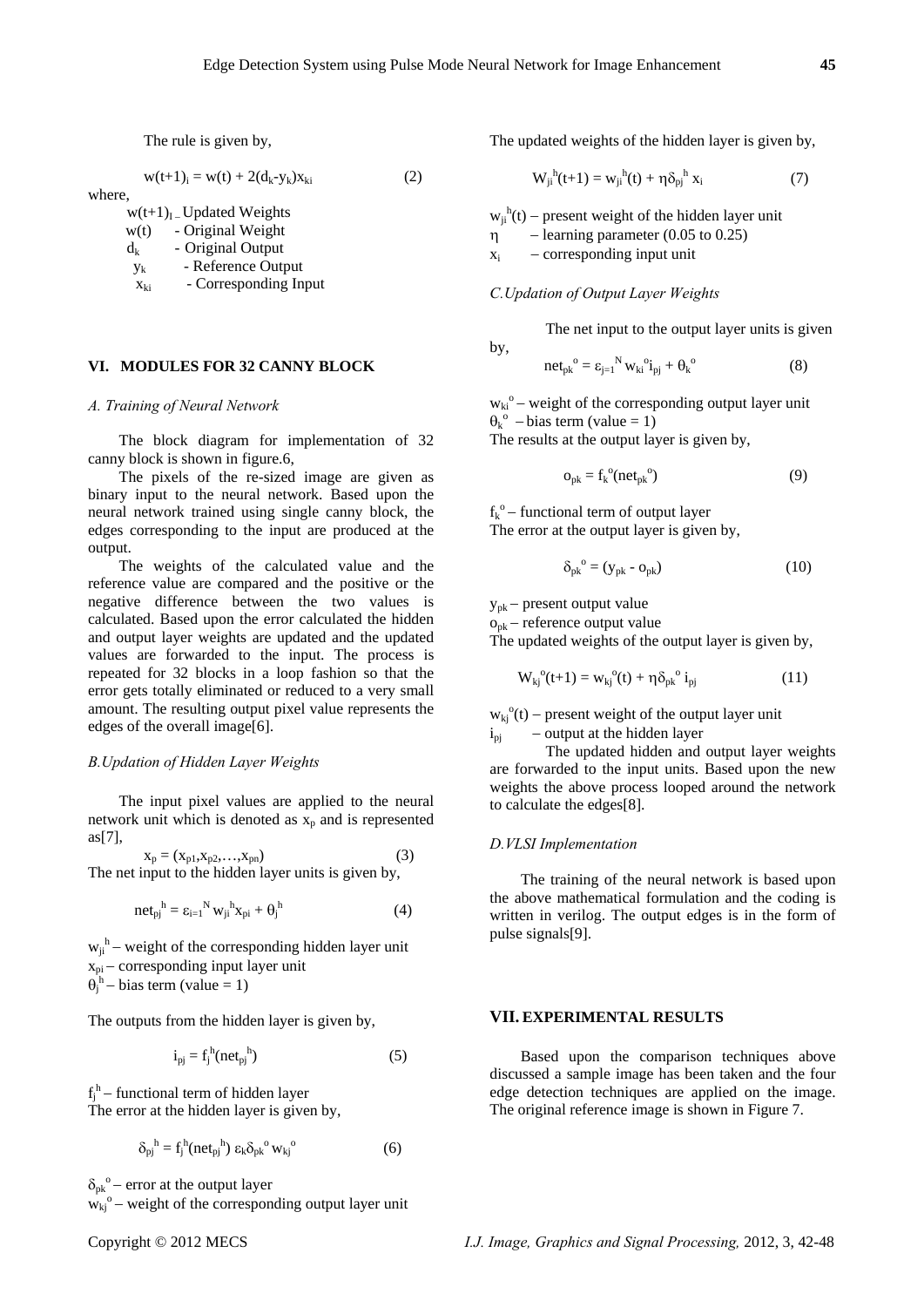

Figure 7.Original reference Image

The output image of the Sobel edge detection technique is shown below. From the figure 8 we can infer that the noise performance is poor and the edge thickness is high.



Figure 8.Output of Sobel Image Technique

The output image of the Prewitt edge detection technique is shown below. From the figure 9 we can infer that the noise performance is stable and the edge thickness is high.



Figure 9. Prewit edge detection Technique

The output image of the Robert edge detection technique is shown below. From the figure 10 we can infer that the noise performance is stable and the edge thickness is medium.



Figure 10. Robert edge detection

The output image of the Canny edge detection technique is shown i below. From the figure we can infer that this technique has best noise performance and edge thickness is low. Hence canny edge detection is best suitable for neural network implementation.



TABLE .1 SUMMARY OF RESULTS

| <b>Techniques</b> | <b>Noise</b>       | Edge             |  |
|-------------------|--------------------|------------------|--|
|                   | <b>Performance</b> | <b>Thickness</b> |  |
| Sobel             | Poor               | high             |  |
| Prewitt           | <b>Stable</b>      | high             |  |
| Robert            | Stable             | medium           |  |
| Canny             | best               | low              |  |

The output for edge detection using single canny block is shown in fig. The 9\*9 image in the binary format is entered as input and the horizontal component, vertical component, absolute functions of horizontal and vertical component and detected edge values are produced at the output.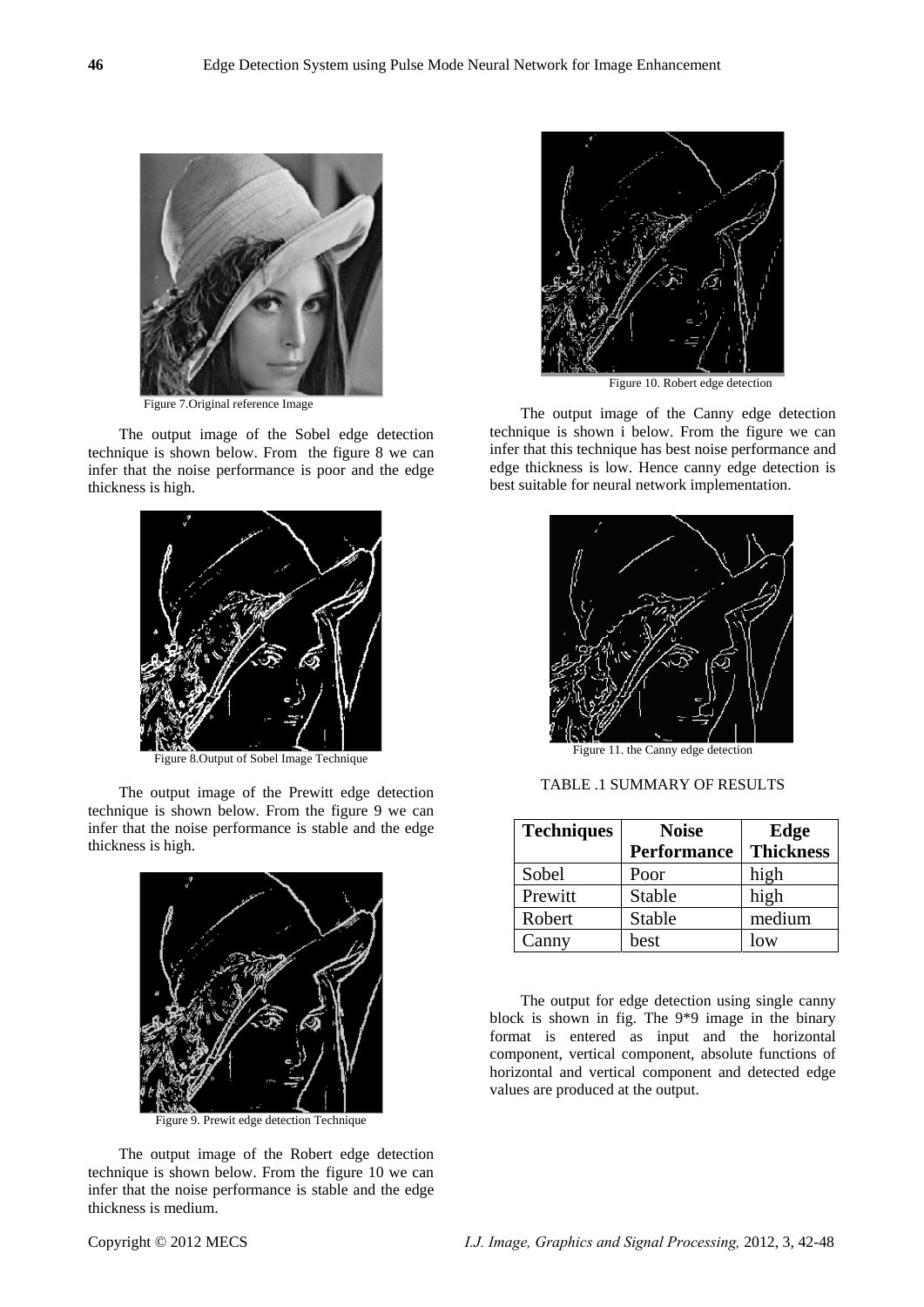| wave - default<br>File Edit Cursor Zoom Compare Bookmark Format Window |             |                |  |  |
|------------------------------------------------------------------------|-------------|----------------|--|--|
|                                                                        |             |                |  |  |
| <b>SHO &amp; SHE BEER TO COOOR TO BEER SHOW</b>                        |             |                |  |  |
| G- <sup>2</sup> /canny/p0                                              | 10010001    | 10010001       |  |  |
| G- <sup>4</sup> /canny/p1                                              | 00010001    | <b>COOKOOT</b> |  |  |
| B- /canny/p2                                                           | 00011011    | 00011011       |  |  |
| <sup>2</sup> /canny/p3                                                 | 01000000    | 0100000        |  |  |
| G- <sup>0</sup> /canny/p5                                              | 00000001    | 0000001        |  |  |
| B- <sup>3</sup> /canny/p6                                              | 11110000    | 11110000       |  |  |
| El- <sup>0</sup> /canny/p7                                             | 00001111    | 00001111       |  |  |
| Ganny/p8                                                               | 10100101    | 10100101       |  |  |
| Fi- <sup>2</sup> /canny/out                                            | 11111111    | <b>TITHETI</b> |  |  |
| G- <sup>2</sup> /canny/gx                                              | $-319$      | -319           |  |  |
| E- /canny/gy                                                           | 223         | 77             |  |  |
| G- / /canny/abs_gx                                                     | 319         | 319            |  |  |
| a- /canny/abs_gy                                                       | 229         | 229            |  |  |
| <b>El-</b> /canny/sum                                                  | 01000100100 | 01000100100    |  |  |
|                                                                        |             |                |  |  |

Figure 11.Output of 32 canny block edge detection

The verilog coding for 32 canny block edge detection has been implemented targeting chip design and the result are summarized below.

The output for edge detection using single canny block is shown in fig 12. The 3\*9 image in the binary format is entered as input. Data strobe is set to low value and the mode strobe, read/write bus is set to a high state. After giving the run command the detected edges are displayed.



**Figure 12.** Output of single canny block

The verilog coding has been implemented targeting chip design and the device utilization and timing summary are shown below in tables below.

| Parameter        | Value<br>for $32$<br>Canny<br>block | Value<br>for<br>Prewit edge<br>technique | Value<br>for<br>Robert edge<br>technique |
|------------------|-------------------------------------|------------------------------------------|------------------------------------------|
| Maximum          | 30.895                              | 81 out of                                | nil                                      |
| Frequency        | Mhz.                                | 3072                                     |                                          |
| Minimum input    | 23.641                              | $139$ out of                             | nil                                      |
| arrival time     | ns                                  | 6144                                     |                                          |
| before clock     |                                     |                                          |                                          |
| Maximum          | 8.289 ns                            | 72 out of                                | nil                                      |
| output required  |                                     | 166                                      |                                          |
| time after clock |                                     |                                          |                                          |
| Maximum          | 13.837                              | 78096 Kb                                 | 30.729 ns                                |
| combinational    | ns                                  |                                          |                                          |
| path delay       |                                     |                                          |                                          |

TABLE 2: COMPARISON OF RESULTS

| TABLE 3.SYNTHESIZED RESULTS OF 32 CANNY |
|-----------------------------------------|
| <b>BLOCK STRUCTURE</b>                  |

| <b>Parameters</b>      | <b>Value</b>     |
|------------------------|------------------|
| No of Slices           | 2936 out of 3072 |
| No of Slice Flip Flops | 838 out of 6144  |
| No of 4 input LUT's    | 4825 out of 6144 |
| No of Bonded IOB's     | 12 out of 166    |
| No of TBUF's           | 8 out of 3072    |
| No of GCLK's           | 1 out of $4$     |
| Total memory usage     | 127504 Kb        |

## **VIII. VIII. CONCLUSION**

Thus edges of a particular image are detected by means of pulse mode neural network for a single canny block and the result is simulated using Modelsim simulator. Also four edge detection techniques are compared and showed canny is the best. Also the concept of edge detection is be extended to 32 canny blocks by using Back Propagation algorithm and it is showed that the IOB's, maximum combinational path delay and total memory usage is reduced.

#### **REFERENCES**

[1] Alima Damak, Mohamed Krid And Dorra Sellami Masmoudi, "Neural Network Based Edge Detection With Pulse Mode Operations And